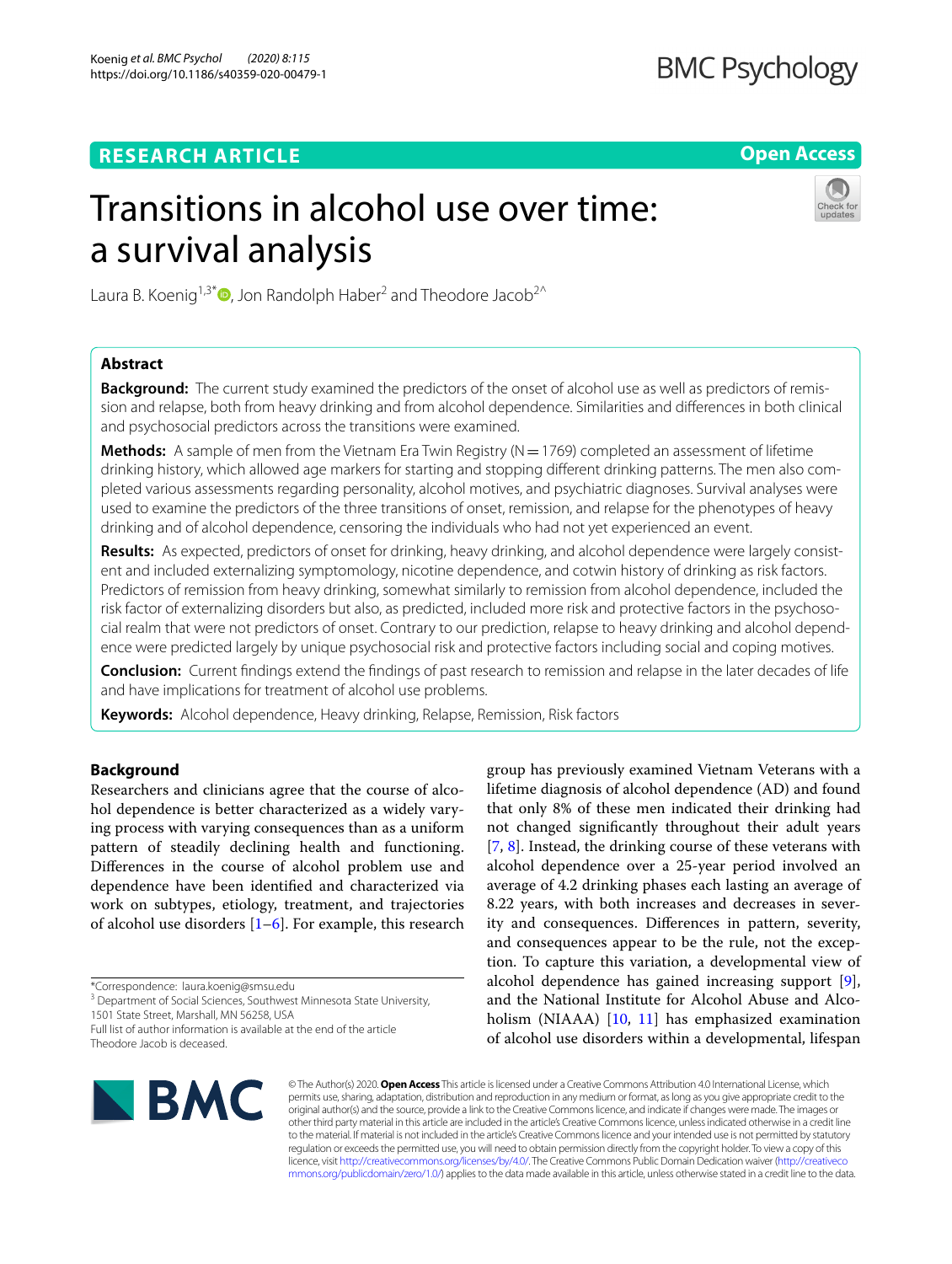framework of intersecting biological and environmental vulnerabilities.

Although the prevalence of alcohol use disorders (AUD) is highest during adolescent and young adult years, treatment seeking for AUD is twice as likely to occur after age thirty [\[10](#page-10-5)], and more studies are needed that extend examination of alcohol use into the later decades of the lifespan. It is important to identify what proximal and distal infuences account for remission of drinking (whether through treatment or not) and to identify the predictors of subsequent relapse to problem drinking if that occurs. Twin research had indicated that diferences in remission phenotypes are largely due to environmental effects [[12\]](#page-10-7). Remission from drinking has been associated with the recent onset of drinking problems; receiving greater social support; having friends who disapprove of drinking; experiencing more positive and fewer negative life events; gaining stronger coping behaviors; increases in meaning in life; experiencing less temptation to drink; having higher self-efficacy; and having fewer psychiatric or psychological disorders [[13–](#page-10-8)[15](#page-10-9)]. It has been found that premorbid social stability (especially stable employment history) predicts long term abstinence [[16\]](#page-11-0). In contrast, relapse, not surprisingly, seems most common in individuals who had more severe alcohol use problems, for example, with higher rates of past alcohol use and more lifetime symptoms of alcohol dependence [\[17](#page-11-1)]. When considering more psychological risk factors, relapse following treatment has been found to be predicted by experiencing negative emotional and interpersonal problems [\[18](#page-11-2)] and reduced participation in outpatient treatment or Alcoholics Anonymous (AA) meetings [\[16](#page-11-0)]. Also, similarity has been identifed between factors predicting the initiation of problem drinking and factors predicting relapse or patterns in use across time. These include having a family history of or genetic risk for alcohol dependence [\[1](#page-10-0), [5,](#page-10-10) [19\]](#page-11-3), lower family-of-origin socioeconomic status (SES) [[20\]](#page-11-4), certain personality and individual diference variables (e.g., being high in sensation seeking and disinhibition) [\[21,](#page-11-5) [22\]](#page-11-6), perceived peer alcohol and drug use, difficulties with major role transitions (e.g., marriage, occupational changes) [[23,](#page-11-7) [24](#page-11-8)], and having a comorbid psychiatric disorder (including both conduct problems and depression diagnoses) [[25,](#page-11-9) [26\]](#page-11-10). Not only is there a wide cross-section of factors that appear to infuence the course of alcohol use problems, similar factors may predict increasing alcoholrelated difficulties at various stages, and other factors may predict decreasing difficulties in the overall course of alcohol dependence.

Moving beyond association studies of specifc milestones in alcohol use are studies of the rate of progression from one stage of use to another. In such models, risk factors would be those infuences that accelerate a person's progression to the next stage and protective factors would be those that delay progression. Evidence shows that diferent psychiatric and psychosocial factors increase (or decrease) the rate of progression through a specific stage  $[27-29]$  $[27-29]$ . As would be expected, these factors are reasonably consistent with the factors identifed in association studies focused on initiation, continued drinking, AD diagnosis, and varying trajectory severities.

A key limitation of association studies is that the predictors of any given milestone will necessarily include the predictors of all preceding milestones. That is, the predictors of AD will also include the predictors of initiation of drinking since initiation always precedes AD. Studies that model the rate of progression though a series of distinct sequential periods defned as beginning at one milestone and ending at another can isolate predictors of each transition. Survival analysis, which can examine the time it takes to experience a given event and what predicts a quicker or slower progression, is one such model. For example, in a study of young adults, Sartor et al. [\[29](#page-11-12)] used conditional survival analysis to examine risk factors associated with years to frst drink and years from frst drink to AD. Results indicated that although conduct disorder was a consistent predictor of both the progression to initiation and progression from initiation to AD, other factors predicted only one transition or the other (attention deficit hyperactivity disorder, parental AD, male gender, and parental divorce for initiation of drinking compared to nicotine dependence, cannabis abuse, and generalized anxiety disorder for subsequent progression to AD). This study was the frst to diferentiate between risk factors in the timing of their impact on progression. Subsequently, Haber et al. [\[30\]](#page-11-13) examined both protective and risk factors on years to initiation of drinking, years from initiation to at-risk drinking, and years from at-risk drinking to AD in females. Risk factors included childhood psychiatric disorders (both externalizing and internalizing disorders), family risk history, and traumatic events; protective factors were dimensions of religion and spirituality. Results indicated that both risk and protective factors infuenced initiation of alcohol use but that they were differentiated in their infuence on the latter two developmental stages with protective factors slowing transition to at risk drinking and largely risk factors accelerating transition to AD. Unfortunately, few association studies have included later stages of remission and relapse in midlife in the course of alcohol use disorders. The current study addressed this need by examining onset of, remission from, and relapse to alcohol problem use through the 40's and 50's.

Specifcally, the current study examined predictors associated with the duration of diferent stages in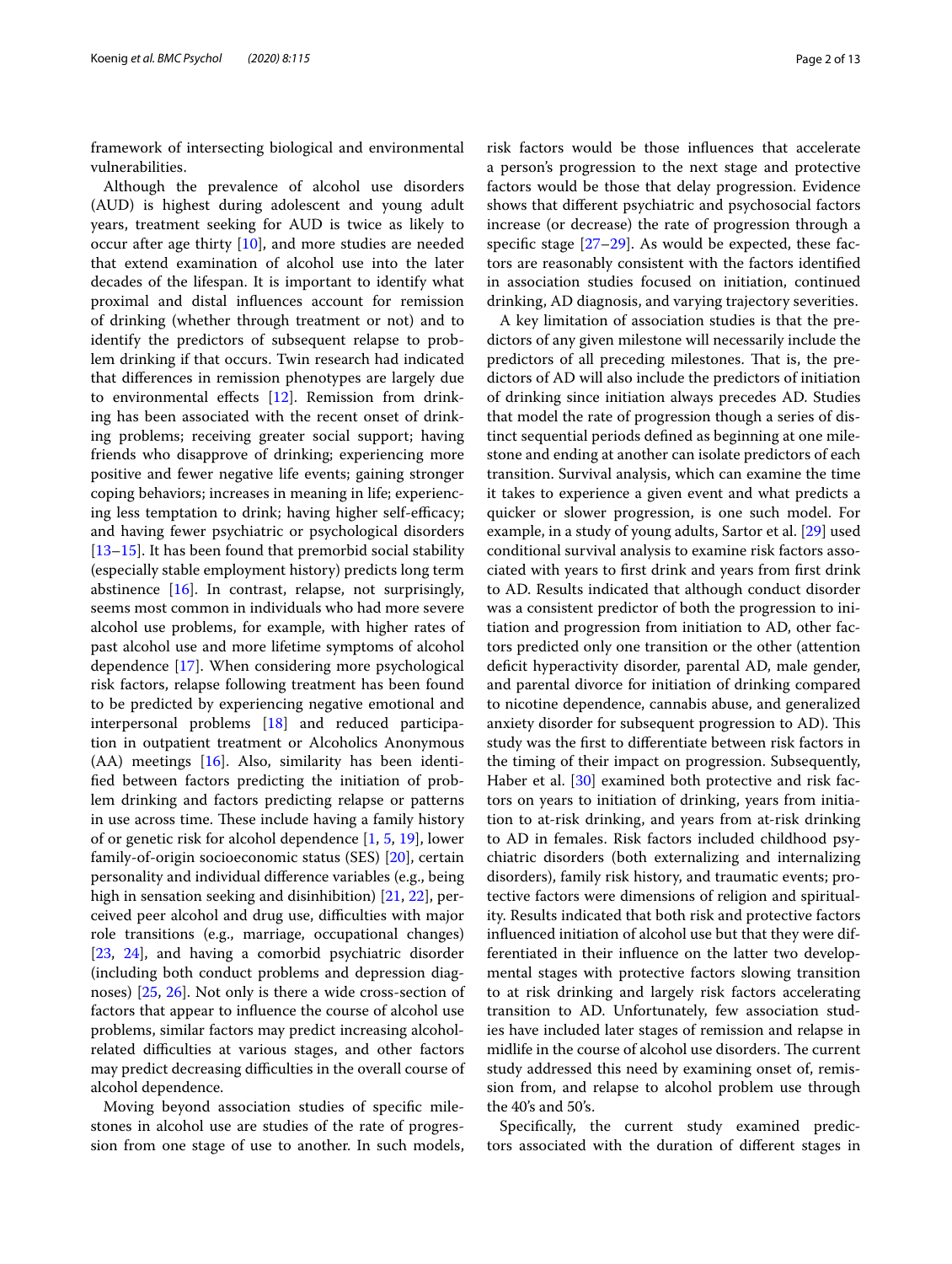the progression of alcohol use in a sample of male veteran twins with AD history. After examining risk factors for age of frst drink, the three successive transitions of onset, remission, and relapse were examined for both heavy drinking and AD. Thus, seven survival analysis models examined signifcant predictors of the time function, which permitted identifcation of risk and protective factors that accelerated or delayed the rates of transition through each distinct developmental period. The current study examined psychiatric variables, family history of AD, personality traits, alcohol expectancies, and drinking motives as possible predictors of transitions. Prediction from heavy drinking to remission was of particular interest for clinical treatment, as physicians and counselors could beneft from knowing which factors are most infuential in supporting treatment success, especially if such predictors can be modifed via therapy. We had the following general hypotheses, which are exploratory in nature but are based on patterns seen in past research on predictors of diferent aspects of alcohol use:

- 1 The same risk factors associated with initiation of drinking will also be associated with progression to heavy drinking and progression to AD (the three "onset" transitions).
- 2 Factors associated with remission from heavy drinking and remission from AD will be diferent from those predicting initiation and progression, with psychosocial factors being prominent infuences.
- 3 Factors associated with relapse will be similar to those associated with onset and progression of heavy drinking and AD.

## **Methods**

## **Participants**

The participants in this study were twin veterans who were members of the Vietnam Era Twin (VET) Registry, although the twins were treated as individuals in the study. The VET Registry has been described in detail elsewhere  $[31-34]$  $[31-34]$ , so only salient aspects will be described here. This national military twin registry comprises male twin pairs born between 1939 and 1957 in which both members served in the United States military between May 1965 and August 1975. In 1987, registry members completed a mailed questionnaire about their military experience, general health, marital and family history, etc. [[31,](#page-11-14) [33\]](#page-11-16) In 1992, a psychiatric interview was administered by telephone to twins who completed the questionnaire, assessing a range of psychiatric disorders, including alcohol and drug use disorders [[34\]](#page-11-15). Information from the 1987 and 1992 assessments was used to design two ofspring-of-twins studies that provided the current sample: one that began in 2000 focused on alcohol dependence history (Children of Alcoholics Study, COA [\[35](#page-11-17)]) and another that began in 2003 focused on drug dependence history (Twins as Parents Study, TAP [[36,](#page-11-18) [37](#page-11-19)]). Equivalent procedures and identical assessments were used in both studies that permitted the planned combining of data across the two samples. In both the COA and TAP studies, eligible twin pairs were drawn from the VET Registry using an algorithm based on the following criteria: (a) both twins completed the 1987 and 1992 surveys; (b) at least one twin reported having children; and (c) at least one twin met criteria for a lifetime diagnosis of alcohol dependence (for COA Study) or drug dependence (for TAP Study), based on the Diagnostic and Statistical Manual, Third Edition, Revised (DSM-III-R [\[38](#page-11-20)]). This high-risk sampling plan identifed 1062 VET Registry pairs, where cases with comorbid drug and alcohol histories represented the higher end of the substance dependence severity continuum. Both samples also included non-dependent cases with and without substance abuse histories to represent the lower end of the severity continuum. Although selection was based on pairs, each twin was individually contacted for participation, and twins were not excluded if a co-twin declined to participate. Concerted attempts were made to locate and enroll every individual selected for the studies. In the COA, 83% ( $n=1295$ ) of the individual twins were interviewed; while the comparable rate for TAP was 81% ( $n=725$ ). This resulted in 1774 individual veteran twin cases and 1769 cases met minimum data requirements for the current study. Information provided from previous interviews with the VET Registry twins was also combined with the COA/TAP collected data and used in data analyses. Thus, the predictor variables used in the analysis were collected at various timepoints and did not necessarily occur prior to the age of event; although we refer to predictors for increased or decreased time-toevent, it is important to note that the risk and protective factors are associated with, rather than causally related to, the speed of transition.

#### **Assessments**

Procedures for obtaining verbal informed consent were approved by institutional review boards. Data collection was conducted by the Institute for Survey Research at Temple University. Interviewers, who were blind to the twin's substance use history, used a computer-assisted telephone interview system with standardized interview questions and probes. After personal identifers were removed by the VET Registry, data were released to the investigators. Interviews for the twin fathers in COA/ TAP included a lifetime drinking history (LDH) assessment [\[39,](#page-11-21) [40\]](#page-11-22) that was modifed to include DSM, Fourth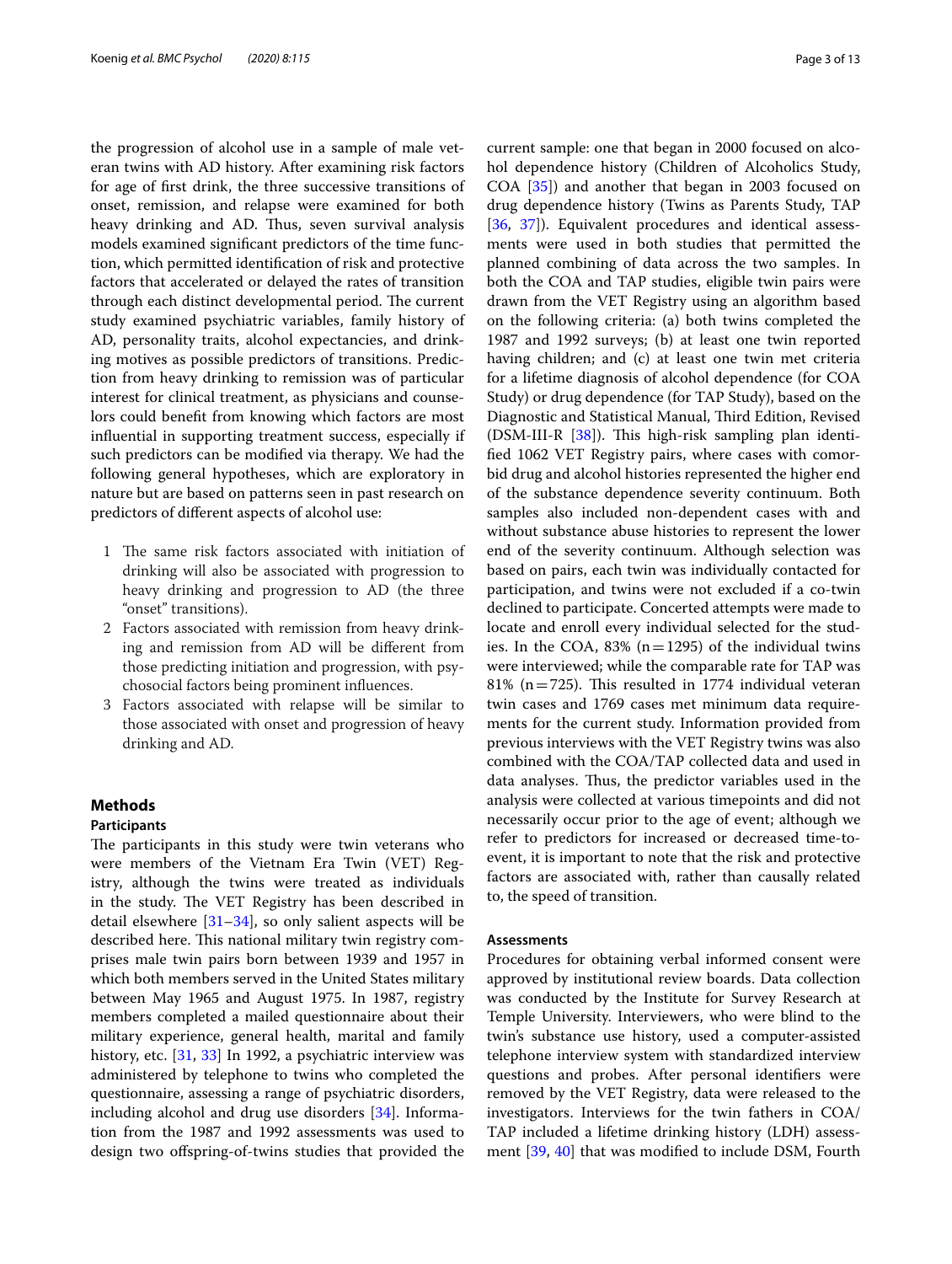Edition (DSM-IV [[41](#page-11-23)]) alcohol use disorder symptomatology. This assessment yields retrospective information about diferent phases of drinking across the life course, defned by the interviewee as a time when drinking frequency or quantity changed. To get information about their drinking life, the participants report starting and ending ages for each time period of diferent drinking pattern as well as other information about drinking during each phase including quantity/frequency of drinking and alcohol abuse and dependence symptomatology. These data provided the information we needed for the transitions of interest: age of onset for alcohol use and dependence diagnosis and ages for the changes in the patterns of drinking that indicate remission and relapse. Age of frst AD was defned as the age at which DSM-IV criteria for AD were frst met (i.e., yes to at least three of the DSM-IV criteria occurring within the same 12 months). The remission ages were derived from the age of the start of the frst phase a given individual no longer met the AD criteria, and age of relapse was the age at the start of the frst phase after remission where criteria were again met. The same rules were followed for heavy drinking age patterns, where heavy drinking was defned as a quantityfrequency index (QFI) score greater than or equal to 60 (quantity of drinks per occasion times the number of times drinking per month), which for men would be 14 drinks per week which is the cut-off for NIAAA's  $[42]$  $[42]$  $[42]$ defnition of "at risk/heavy" drinking. In survival analyses, individuals who do not meet criteria for a particular event (e.g., never reporting a change in drinking from AD diagnosis to remission) would be included as censored cases (indicating the event has not happened up to the individual's current age). Studies investigating the reliability and validity of the LDH have supported its use to measure drinking patterns over time [\[39](#page-11-21), [43](#page-11-25), [44](#page-11-26)]. Family alcohol history was assessed by asking the men about their mother's, father's, and co-twin's "excessive drinking" with a yes or no response. Sociodemographic covariates were collected in 2000 and included the veteran's current age, highest educational attainment (in years), and income (in 19 categories).

Each veteran's other lifetime psychiatric diagnostic information was obtained from their 1992 interview using DSM-III-R criteria. Nicotine dependence was used as a risk factor. Additionally, both externalizing and internalizing factors, which are dimensional measures used as alternatives to categorial diagnoses [\[45,](#page-11-27) [46\]](#page-11-28) were created to index overall aspects of psychiatric risk. An externalizing risk variable, to index outward confict, was created by the average of the z-scores for the symptom counts for antisocial personality disorder (ASPD) and other drug dependence (DD). An internalizing risk variable, to index internal distress, was created by the average of the z-scores for the symptoms counts for panic disorder, generalized anxiety disorder (GAD), posttraumatic stress disorder (PTSD), and major depression disorder (MDD). Although other mood and anxiety disorders also fall under the internalizing spectrum [[45](#page-11-27)], other diagnoses were either not assessed or were uncommon (e.g. dysthymia).

Individual variable data, collected via a self-report mailed questionnaire in 2000, included the big five personality traits (extraversion, agreeableness, conscientiousness, openness, and neuroticism) assessed with the revised NEO Personality Inventory [[47](#page-11-29), [48](#page-11-30)], seven alcohol expectancies (risk and aggression, tension reduction, sociability, sexuality, liquid courage, cognitive and behavioral impairment, and self-perception) assessed with the Comprehensive Effects of Alcohol scale [\[49](#page-11-31)], and four drinking motives (social, coping, conformity, and enhancement) with the Drinking Motives Questionnaire [\[50](#page-11-32)]. Sample sizes for these individual variables are smaller than for the psychiatric variables as the mailed questionnaire was only returned by  $77\%$  (n=1001 of 1295) of the COA sample and was not completed by the TAP sample. Missing data for various items and scales also led to smaller sample sizes for some variables.

#### **Data analysis**

Survival analyses were completed in SAS [\[51\]](#page-11-33) using Proc PHREG. The dependent variable in each of the seven stages was the number of years between successive events. The first transition was the number of years to the first full drink. Then onset, remission, and relapse transitions were examined for heavy drinking. Thus, the second transition was the period in years from the frst drink to the start of the frst heavy drinking period, the third transition was the number of years of heavy drinking to starting remission, and the fourth transition was the years in remission until relapse to heavy drinking levels. Then, we repeated examination of the same onset, remission, and relapse periods but with respect to AD diagnosis; that is, ffth was the number of years from the frst drink to the start of the frst phase the veteran was given an AD diagnosis; sixth, years from AD to the start of remission; and seventh, years in remission until relapse to next phase AD diagnosis was met. Only individuals who had experienced the prior event were included in the analysis for the next transition, where they either experienced the subsequent transition after a certain period of time or were a censored case (e.g., only if an individual had an age of frst AD diagnosis were they included in the analysis for remission from AD).

The predictor variables included a range of demographic, psychiatric, and individual variables derived from various VET Registry assessments. The basic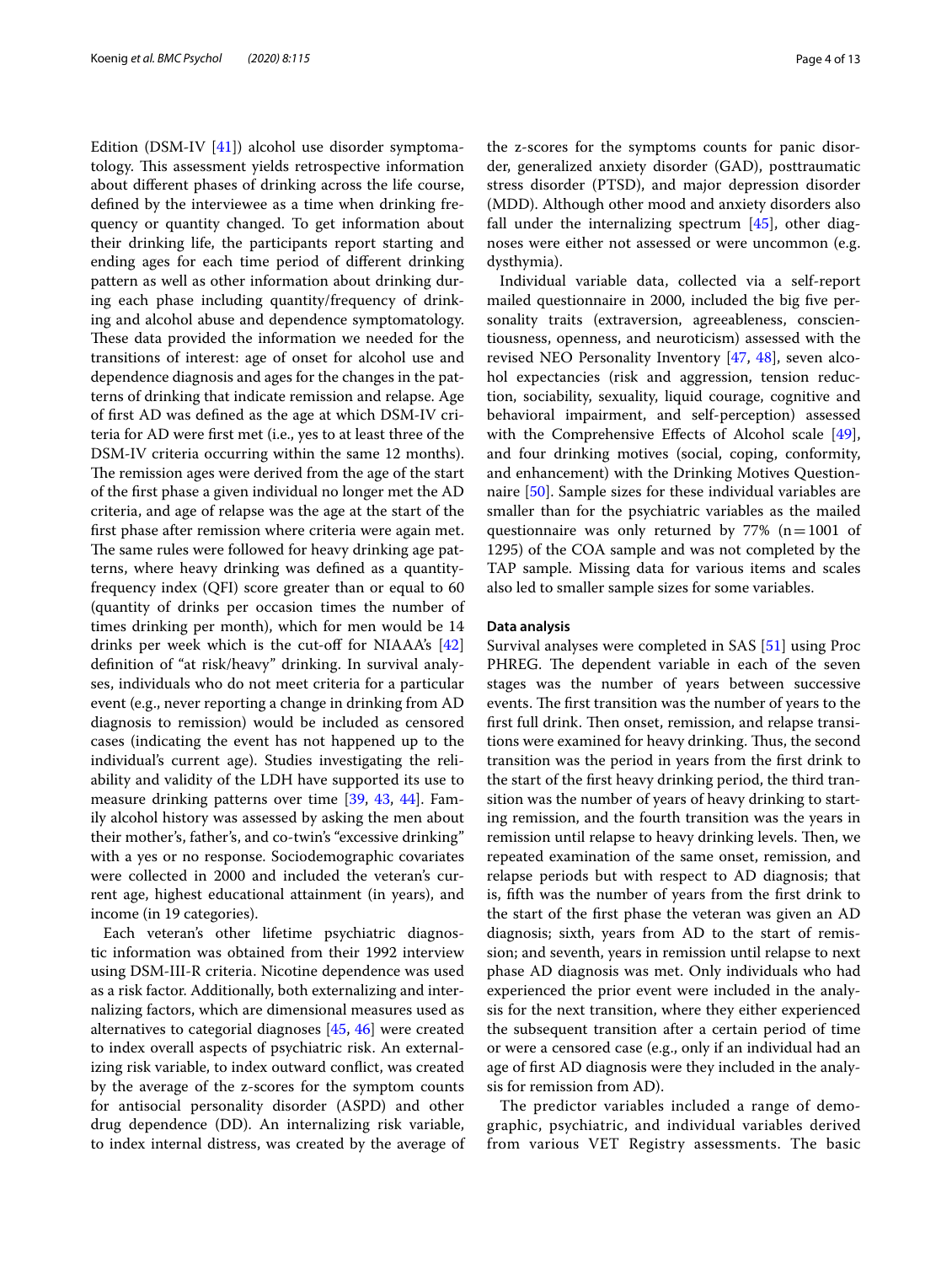demographic variables were entered first in each model (age of interview, age of event, highest education level, and income). The demographic variables that were significant predictors of the time lapse variable were then also included in each subsequent survival analysis as covariates. Otherwise, first five different analyses for a transition stage were completed, each including one set of predictors: (a) the three psychiatric risk variables, (b) the three family history risk variables, (c) the five personality traits, (d) the four drinking motives, or (e) the seven alcohol expectancies. Once predictors were identified within each of the five domains, two across-domain survival analyses were completed for each transition stage to see which predictors remained significant across domains: one model included the significant psychiatric and family risk factors together (domains a and b; labeled "Clinical Risk") and one included the significant individual predictor variables together (domains c, d, and e; labeled "Individual Predictors"). It is these across-domain model results that are presented here; the results from the within-domain models can be found in the Additional file [1:](#page-10-11) Table S1. Models were analyzed as described above to accommodate dataset limitations and to maximize power in sets of analyses. Specifically, because a subset of the sample completed the mailed survey that provided the data for the individual personality predictors (domains c, d, and e), these domains were run separately so sample size for the psychiatric predictors was not reduced. The hazard ratios presented in the tables for dichotomous variables indicate the risk of transition for those with the variable (e.g., a 1) as being x% of the risk for those without the variable, after controlling for the other variables in the model. For continuous variables, the interpretation changes, such that when subtracted from 1 and multiplied by 100, it gives the percent of change in risk for each one unit increase in the variable score [[52,](#page-11-34) [53](#page-11-35)]. Thus, for onset and relapse transitions (e.g., the time from first drink to first AD), hazard ratios over 1 indicate a shorter time of transition (increased risk), while hazard ratios under 1 indicate a longer time of transition (protective delay). In contrast, for remission (e.g., time from AD to remission, where shorter times are better outcomes), hazard ratios under 1 indicate a risk factor and hazard ratios over 1 indicate a protective factor. To correct for the many comparisons made in the models, we present all findings significant at  $p < .05$  in Table [2](#page-6-0) but focus our discussion and explanation on the predictors significant with a stricter  $p < 01$  level so as to not over-interpret effects.

## **Results**

## **Sample characteristics**

This sample of 1769 COA/TAP male-male twin veterans had a mean age of 51.8 years (*SD*=2.9, range 43–63), had 13.7 (*SD*=1.8) years of education on average, and had a mean household income of about \$54,000 per year. This high-risk sample had a substantial family history of heavy alcohol use in that 49% reported that their father, 11% that their mother, and 48% that their twin brother had a history of excessive drinking. In terms of lifetime psychiatric history, 12% met criteria for PTSD, 11% met criteria for MDD, 5% met criteria for ASPD, 3% met criteria for GAD, and 2% met criteria for Panic Disorder. Concerning lifetime substance history, 56% met criteria for nicotine dependence, 47% for AD, and 22% for DD.

Table [1](#page-5-0) reports the descriptive statistics for onset, remission, and relapse variables. Concerning the progression of alcohol use, 98.2% of the entire sample (1738 of 1769 cases) endorsed having a frst full drink. Of those who initiated drinking, 74.5% (1295) had a period of heavy drinking, 72.0% (932) of heavy drinkers remitted, and 16.8% (157) of remitters relapsed back into heavy drinking. Of those who initiated drinking, 36.9% (641) became alcohol dependent, 81.7% (524) of those with AD remitted, and 13.0% (68) of remitters relapsed back into AD. Individuals who had not yet experienced an event (for example, the 31 men who had not yet had a full drink) are censored in survival analysis, with the logic that it is possible the individual will in the future experience the event but at his current age had not yet done so. The average number of years between the transitions ranged between 5.3 years (for frst drink to frst heavy drinking) and 11.5 years (for frst heavy drinking to remission).

#### **Hypothesis testing**

Table [2](#page-6-0) gives the hazard ratios for the risk and protective variables across all drinking transitions. Of note, the size of the reported effects, although significant, were generally small. As reminders, the table indicates level of signifcance with superscripts but only variables significant at the  $p < 01$  level will be interpreted and results controlled for signifcant covariates as well as the age of the previous stage. The "Clinical Risk" model included all psychiatric and family history risk variables in one analysis (for each transition) and the "Individual Predictors" model included all personality, drinking motives, and expectancy variables. As stated above, hazard ratios greater than one refect "risk" for onset and relapse outcomes but "protection" for remission outcomes.

Hypothesis 1 examined the consistency of factors predicting the three transitions of onset of alcohol use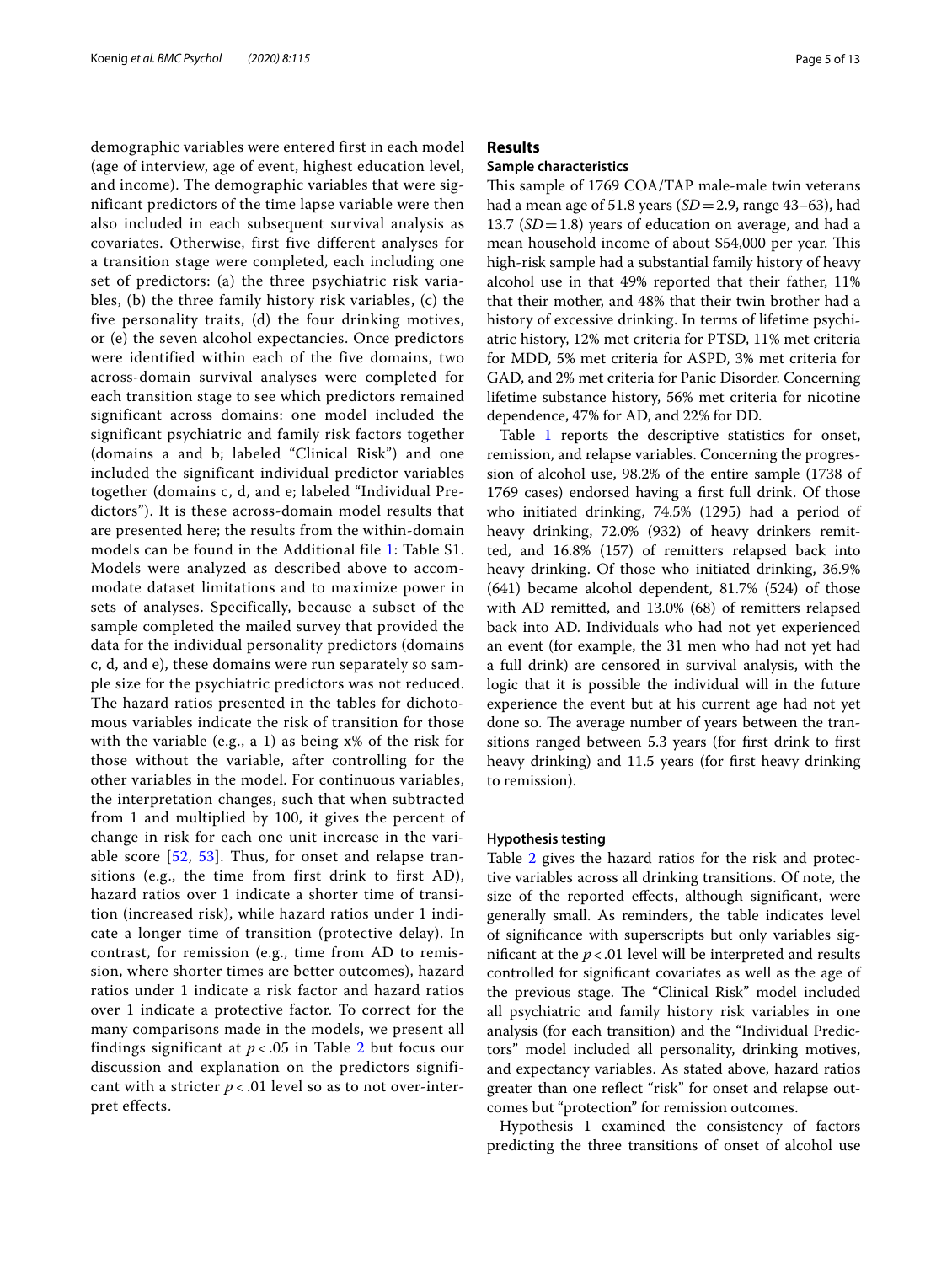| Variable                                       | N    | Mean | <b>SD</b> | Min      | Max |
|------------------------------------------------|------|------|-----------|----------|-----|
| Age first drink                                | 1738 | 16.3 | 2.9       |          | 42  |
| Age of first HD                                | 1295 | 21.1 | 5.8       | 12       | 55  |
| Age of first remission from HD                 | 932  | 32.0 | 8.9       | 17       | 56  |
| Age of first relapse back to HD                | 157  | 37.5 | 8.2       | 20       | 54  |
| Years between first drinking and HD            | 1293 | 5.3  | 5.6       | $\Omega$ | 38  |
| Years between HD and remission                 | 932  | 11.5 | 8.5       |          | 37  |
| Years between remission and relapse back to HD | 157  | 9.3  | 6.5       | $\Omega$ | 31  |
| Age of first AD                                | 641  | 24.6 | 7.9       | 12       | 54  |
| Age of first remission                         | 524  | 34.9 | 9.0       | 15       | 56  |
| Age of first relapse                           | 68   | 37.1 | 8.5       | 17       | 52  |
| Years between first drinking and first AD      | 640  | 9.1  | 7.7       |          | 46  |
| Years between first AD and first remission     | 524  | 11.2 | 8.1       |          | 36  |
| Years between first remission and relapse      | 68   | 9.1  | 6.4       |          | 27  |

<span id="page-5-0"></span>**Table 1 Descriptive statistics (sample size, mean, standard deviation, minimum, and maximum) for age-at-event and years-between-event variables**

*Min* minimum, *Max* maximum; together these two values create the range. *HD* heavy drinking, quantifed as QFI (quantity times frequency of drinking) greater than or equal to 60 drinks a month. AD alcohol dependence. One individual reported that the age of their first drink was at 1-year old, with others reporting other very young ages; missing data on other variables removed most of these participants from subsequent analyses, and age of first drink is not relevant for later transitions for those who do have later HD or AD data

problems: years to frst drink and subsequent years to either heavy drinking or AD. Four risk factors were identifed as being associated with accelerating all three onset variables (hazard ratios greater than 1.0): nicotine dependence  $(ORs=1.19-1.40)$ , externalizing disorders  $(ORs=1.14-1.41)$ , cotwin drinking history  $(ORs=1.28-1.28)$ 2.22), and the alcohol expectancy of risk and aggression  $(ORs=1.08-1.14)$ . Another risk factor, the drinking motive of enhancement, predicted both earlier onset of heavy drinking and of alcohol dependence ( $ORs=1.05$ , 1.04). Signifcant consistency was evident across these three transitions in risk, but four single-stage specifc risk and protective factors were also identifed. For drinking onset, both agreeableness ( $OR = 0.97$ ) and neuroticism  $(OR = 0.98)$  were protective factors that delayed years to first drink. The unique association for years from first drink to onset of heavy drinking was the risk factor of a tension reduction expectancy  $(OR=1.10)$ . For years from frst drink to frst AD, the specifc risks of internalizing disorders ( $OR = 1.38$ ), father drinking history  $(OR = 1.30)$ , and coping drinking motives  $(OR = 1.05)$ were related to quicker transition.

Hypothesis 2 evaluated factors associated with remission in contrast to the various transitions of progression towards higher levels of use. Those factors that were related to accelerated remission were considered protective factors; those connected to delaying remission were risk factors. For years to remission of heavy drinking, signifcant risk for delayed remission came from externalizing disorders ( $OR = 0.89$ ), the personality trait of extraversion ( $OR = 0.97$ ), and the three drinking motives of enhancement ( $OR = 0.97$ ), social ( $OR = 0.97$ ), and coping  $(OR=0.97)$  while significant protective factors accelerating remission were internalizing disorders  $(OR = 1.16)$ , the traits of agreeableness  $(OR = 1.03)$  and conscientiousness ( $OR = 1.02$ ), the drinking motive of conformity ( $OR = 1.05$ ), and the expectancy of cognitive and behavioral impairment ( $OR = 1.14$ ). Many fewer signifcant predictors of years to remission of AD were found but they were the same as the predictors of remission from heavy drinking: coping motives  $(OR = 0.95)$ again delayed remission and agreeableness again accelerated remission (OR=1.03); externalizing was a risk factor only at the  $p < 0.05$  level, although with the same efect size as for heavy drinking. In comparing predictors across remission and onset transitions, there were seven signifcant predictors of either remission variable that were unique and not shared with the onset risk and protective factors, while three factors were consistent across the two remission transitions and also signifcant for at least one onset transition (the risk factor of externalizing, the risk factor of coping motives, and the protective factor of agreeableness).

Hypothesis 3 compared the predictors of onset transitions (frst drink, heavy drinking, and AD) with the factors associated with relapse after remission. Few factors predicted remission with a signifcant efect: only the risk factor of social drinking motives  $(OR=1.10)$  and the protective factor of expectancy of liquid courage  $(OR = 0.74)$  for heaving drinking and the risk factor of coping motive ( $OR = 1.15$ ) and protective factor of conformity motives ( $OR = 0.86$ ) for AD. Of these, only two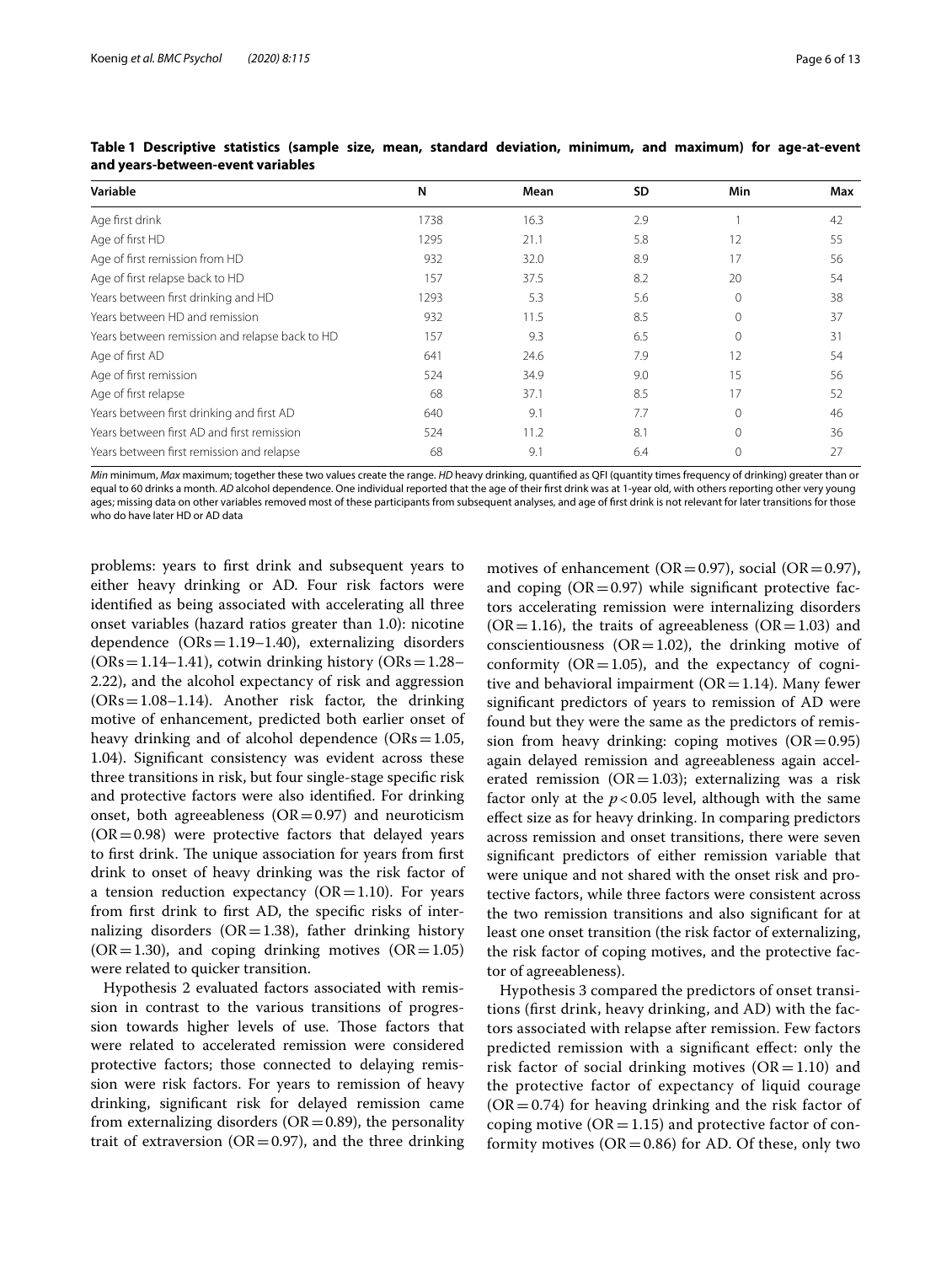| Model/variables                   | To first drink<br>1738 event, 31<br>censored | <b>Heavy drinking</b>                         |                                            |                                             | Alcohol dependence                            |                                            |                                            |
|-----------------------------------|----------------------------------------------|-----------------------------------------------|--------------------------------------------|---------------------------------------------|-----------------------------------------------|--------------------------------------------|--------------------------------------------|
|                                   |                                              | To first HD<br>1293<br>event, 442<br>censored | To remission<br>932 event, 363<br>censored | To relapse<br>157 event,<br>775<br>censored | To first AD<br>640 event,<br>1904<br>censored | To remission<br>524 event, 117<br>censored | To relapse<br>68 event,<br>456<br>censored |
|                                   |                                              |                                               |                                            |                                             |                                               |                                            |                                            |
| Psychiatric risk                  |                                              |                                               |                                            |                                             |                                               |                                            |                                            |
| Nicotine dep                      | $1.19***$                                    | $1.30***$                                     | $\equiv$                                   |                                             | $1.40**$                                      | $\equiv$                                   | $\equiv$                                   |
| Externalizing                     | $1.41***$                                    | $1.14***$                                     | $0.89***$                                  | $1.28^{+}$                                  | $1.31***$                                     | $0.89^{+}$                                 | $\equiv$                                   |
| Internalizing                     | $\qquad \qquad -$                            | 1.06                                          | $1.16***$                                  | $\overline{\phantom{0}}$                    | $1.38***$                                     | $\equiv$                                   | $\overline{\phantom{a}}$                   |
| Family history                    |                                              |                                               |                                            |                                             |                                               |                                            |                                            |
| Father                            | 1.13 <sup>†</sup>                            | $1.15^{+}$                                    | $\overline{\phantom{0}}$                   | $\overline{\phantom{0}}$                    | $1.30***$                                     | $\overline{\phantom{0}}$                   | $\overline{\phantom{0}}$                   |
| Mother                            |                                              |                                               |                                            |                                             |                                               | $\overline{\phantom{0}}$                   | $\overline{\phantom{0}}$                   |
| Twin                              | $1.28***$                                    | $1.39***$                                     | $\equiv$                                   | $1.54^{+}$                                  | $2.22***$                                     | $0.79^{+}$                                 |                                            |
| Model 2: individual<br>predictors | $N = 925$                                    | $N = 931$                                     | $N = 715$                                  | $N = 517$                                   | $N = 900$                                     | $N = 334$                                  | $N = 279$                                  |
| Personality traits                |                                              |                                               |                                            |                                             |                                               |                                            |                                            |
| Extraversion                      | $\equiv$                                     | $\overline{\phantom{0}}$                      | $0.97***$                                  | ÷,                                          | $\qquad \qquad -$                             | $\overline{\phantom{0}}$                   | 0.95                                       |
| Openness                          | 1.01                                         |                                               | $\overline{\phantom{0}}$                   | $1.05^{+}$                                  |                                               | L,                                         | $\equiv$                                   |
| Neuroticism                       | $0.98**$                                     |                                               |                                            |                                             | $1.02^{+}$                                    | $\overline{\phantom{0}}$                   | $\equiv$                                   |
| Agreeableness                     | $0.97**$                                     | 1.00                                          | $1.03***$                                  | $0.95^+$                                    | 0.99                                          | $1.03***$                                  | $\overline{\phantom{0}}$                   |
| Conscientious-<br>ness            | ÷,                                           | $\overline{\phantom{0}}$                      | $1.02***$                                  | $\equiv$                                    | $\overline{a}$                                | $\overline{a}$                             | $\equiv$                                   |
| Drinking motives                  |                                              |                                               |                                            |                                             |                                               |                                            |                                            |
| Enhancement                       | $1.02^{+}$                                   | $1.05***$                                     | $0.97**$                                   |                                             | $1.04***$                                     |                                            | $\equiv$                                   |
| Social                            | 1.02                                         | $\equiv$                                      | $0.97**$                                   | $1.10***$                                   |                                               |                                            |                                            |
| Coping                            | $\overline{a}$                               | $\equiv$                                      | $0.97***$                                  | $\equiv$                                    | $1.05***$                                     | $0.95***$                                  | $1.15***$                                  |
| Conformity                        | $\qquad \qquad -$                            | ÷,                                            | $1.05***$                                  | $\overline{a}$                              | $\qquad \qquad -$                             | -                                          | $0.86***$                                  |
| Alcohol expectancies              |                                              |                                               |                                            |                                             |                                               |                                            |                                            |
| Risk and aggres-<br>sion          | $1.08***$                                    | $1.09***$                                     | $\overline{\phantom{0}}$                   | 1.12                                        | $1.14***$                                     | -                                          | $\overline{\phantom{a}}$                   |
| Tension reduction -               |                                              | $1.10***$                                     | 0.99                                       | ÷                                           |                                               | L,                                         | $\overline{\phantom{m}}$                   |
| Sociability                       | 1.05                                         | $\overline{\phantom{0}}$                      | $\overline{\phantom{0}}$                   | $\overline{\phantom{0}}$                    |                                               | L,                                         | $\equiv$                                   |
| Sexuality                         | $\qquad \qquad -$                            | $\overline{\phantom{0}}$                      | $\equiv$                                   | $0.78^{+}$                                  | $\equiv$                                      | $\overline{\phantom{0}}$                   | $\equiv$                                   |
| Liquid courage                    | -                                            | $\overline{\phantom{0}}$                      | $\overline{\phantom{0}}$                   | $0.74***$                                   | $\equiv$                                      | $\overline{\phantom{0}}$                   | $\equiv$                                   |
| Cog and Beh<br>impair             | 0.96                                         | 0.96                                          | $1.14***$                                  | $\overline{\phantom{0}}$                    | ÷                                             | 1.00                                       | $\overline{\phantom{0}}$                   |
| Self-perception                   | $\equiv$                                     | $\overline{\phantom{0}}$                      | $\overline{\phantom{m}}$                   | $\overline{\phantom{0}}$                    | 1.07                                          | $\overline{\phantom{0}}$                   | $\qquad \qquad -$                          |

<span id="page-6-0"></span>

| Table 2 Hazard ratios from survival analyses predicting rate of progression to age of first drink, first heavy drinking, |  |
|--------------------------------------------------------------------------------------------------------------------------|--|
| remission, and relapse, and age of first alcohol dependence, remission, and relapse                                      |  |

† *<sup>p</sup>*<.05; \*\**p*≤.01; \*\*\**p*≤.001

*ns* not signifcant. Variable was included in the model as it was a signifcant predictor in earlier models, but was not signifcant in the fnal model

– Not included in the model as the variable was not a signifcant predictor of the outcome in a previous model where only the variables within the specifc subdomain were included at the same time

*HD* heavy drinking, *AD* alcohol dependence. *Externalizing* antisocial personality disorder and drug dependence. *Internalizing* Major depression, panic, post-traumatic stress, and generalized anxiety disorders. *Cog and Beh Impair* cognitive and behavioral impairment

All models also included a control for the previous transition and demographic variables (age, income, and education level). Missing data for ages or other variables creates slight diferences in numbers of cases counted towards events across models

worked in similar ways during other transitions: social motives had also delayed remission of heavy drinking and coping motives had also accelerated initiation and slowed remission of AD. Surprisingly, the major onset risk factors of externalizing and cotwin drinking history predicted relapse of AD and predicted relapse of heaving drinking only at a *p* < .05 level.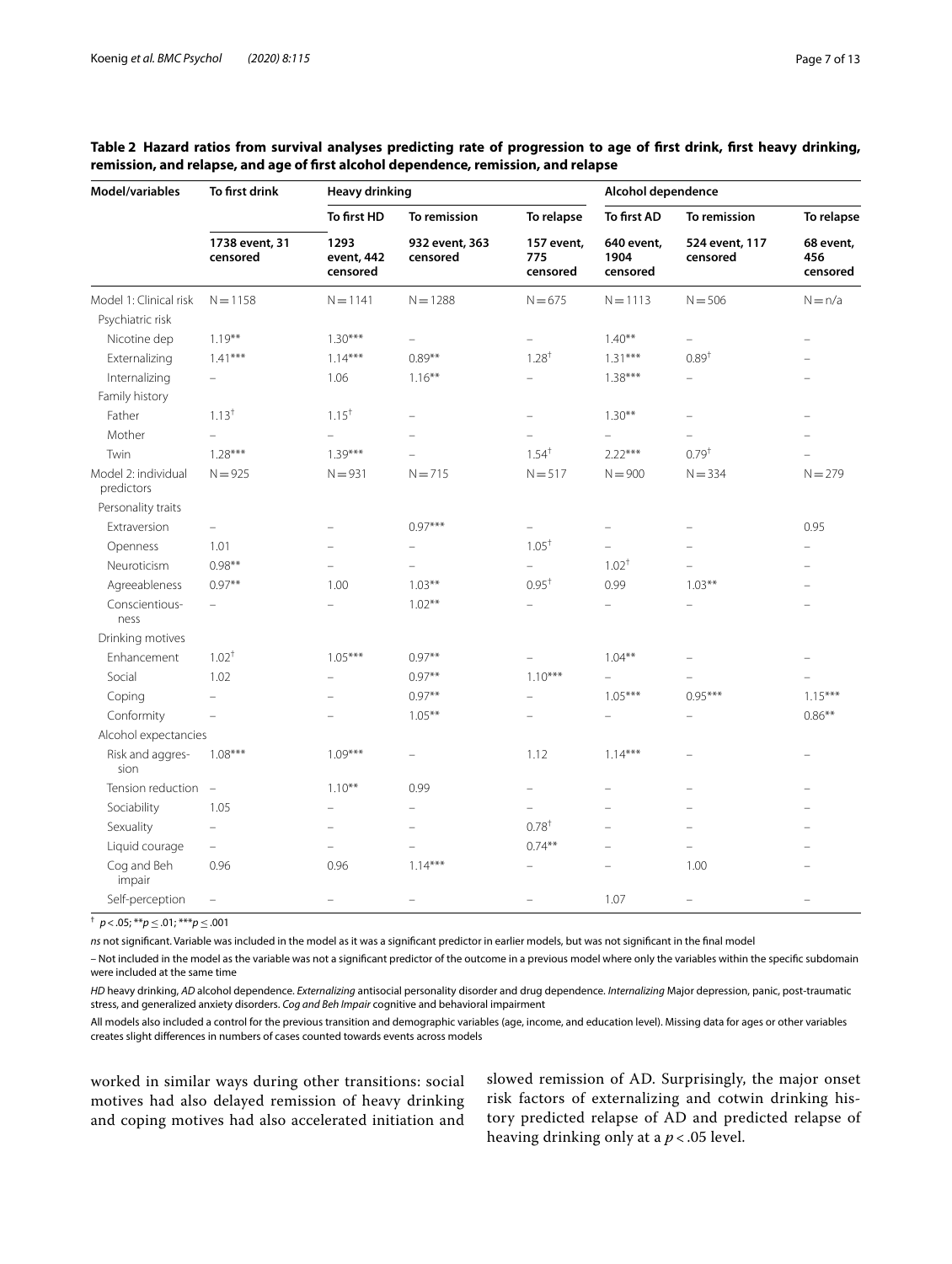## **Discussion**

Using conditional survival analysis, the current study examined the amount of time between transitions in the progression to initiation of drinking, heavy drinking, and diagnosis of alcohol dependence, and then further examined two later transitions, remission and relapse, thus characterizing the natural course of an alcohol use trajectory. This unique, time-based research method examined the predictors identifed in current alcohol use disorder literature and their consistency in predicting progression from one transition to the next. Unlike other event-based research methods, this method examined each transition independent of earlier efects, thus providing a more precise characterization of factors relevant to that timeframe alone. Results will be discussed in terms of the hypotheses.

Hypothesis 1 was supported in that there was consistency across predictors of the three onset transitions (years to frst drink, years from initiation to frst heavy drinking, and years from initiation to frst AD) with four risk factors associated with acceleration to all three onset transitions and one consistent across the two more problematic drinking transitions. Of note, however, is that some overlap in signifcant predictors may not be surprising because some of the same cases would be included, albeit with potentially different years-to-event, in the heavy drinking and AD models (for the 1295 heavy drinking cases, 620 of them were also in the 641 heavy drinking cases, with a correlation between age of onset for heavy drinking and age of onset for AD of  $0.51$ ). The first two predictors were psychiatric variables that are comorbid with alcohol use: nicotine dependence and externalizing disorders. Research supports the idea that not only is there overlap between the occurrence of problematic use of nicotine and alcohol, but that common genetic underpinnings underlie risk for nicotine, alcohol, and other drug use [[54,](#page-11-36) [55](#page-11-37)]. In fact, the entire spectrum of externalizing disorders, including alcohol and drug use but also other aggressive and disinhibitory disorders and personality traits, has been shown to share genetic and biological vulnerability [[56](#page-11-38), [57](#page-11-39)]. Past research has also found that externalizing problems predicted subsequent alcohol use in adolescence and early adulthood [[58](#page-11-40), [59](#page-11-41)].

The third predictor was a family history variable: co-twin's history of drinking. A substantial literature documents the role of family history in alcohol use [\[1](#page-10-0), [5\]](#page-10-10). These outcome patterns likely arise from common variance shared by alcohol dependence and concomitant disorders that is substantially genetic in nature, and therefore is shared by twins, is stable across time, and is transmitted to ofspring as familial resemblance [[19](#page-11-3), [60](#page-11-42), [61](#page-11-43)].

Fourth, and turning to psychosocial infuences, current fndings implicated the alcohol expectancy of risk and aggression as a factor accelerating onset progression. In a sample of men, Patrick and Schulenburg [\[62](#page-11-44)] found that individuals who expect that alcohol use will increase their dominance and toughness were likely to start using or increase their use more quickly than men without this expectation. Risky behavior is not always viewed as a negative side efect of drinking, and it appears that those who favor risk and aggression will more quickly progress to alcohol use onset.

Fifth, current fndings implicated the drinking motive of enhancement as associated with accelerated progression toward heavy drinking and AD onset transitions. Enhancement motives have been shown to predict increased drinking quantity and drinking misuse from adolescence to middle-adulthood [\[63](#page-11-45)]. Given that the average age of frst transitions to heavy drinking and AD is in adolescence and early adulthood, it is not surprising that positive feelings of enhancement and enjoyment predict accelerated transition to greater alcohol use.

Taken together, these fndings demonstrate the consistency of fve well-recognized onset predictors of accelerated progression toward three key onset transitions: years to frst drink, years from initiation to heavy drinking, and years from initiation to first AD. These results confrm and clarify current models of problem alcohol use etiology using a more precise methodology, and results at least partially confrm hypothesis 1 that onset risk factors are similar across the three onset variables. However, there were some stage-specifc risk and protective factors as well. For example, the alcohol expectancy of tension reduction was related to accelerated progression to heavy drinking but not initiation or AD. Patrick and Schulenburg [\[62](#page-11-44)] used growth models to show that adolescent binge drinking was related to avoiding boredom and that early adult binge drinking was related to getting away from one's problems, fndings that suggest a tension reduction expectation specifc to heavy drinking. Other transition-specifc factors were the protective personality factors of agreeableness and neuroticism for delayed frst drink; although research suggests [\[1](#page-10-0), [21,](#page-11-5) [64](#page-12-0)], as discussed further below, that agreeableness should be protective against alcohol use, neuroticism is generally found to be a risk factor for drinking and not a protective factor. Further research could investigate the efect of personality on various aspects of drinking onset to examine potential diferential prediction.

Hypothesis 2, that the predictors of delayed remission would be diferent than the predictors of accelerated onset and would likely be more psychosocial in nature,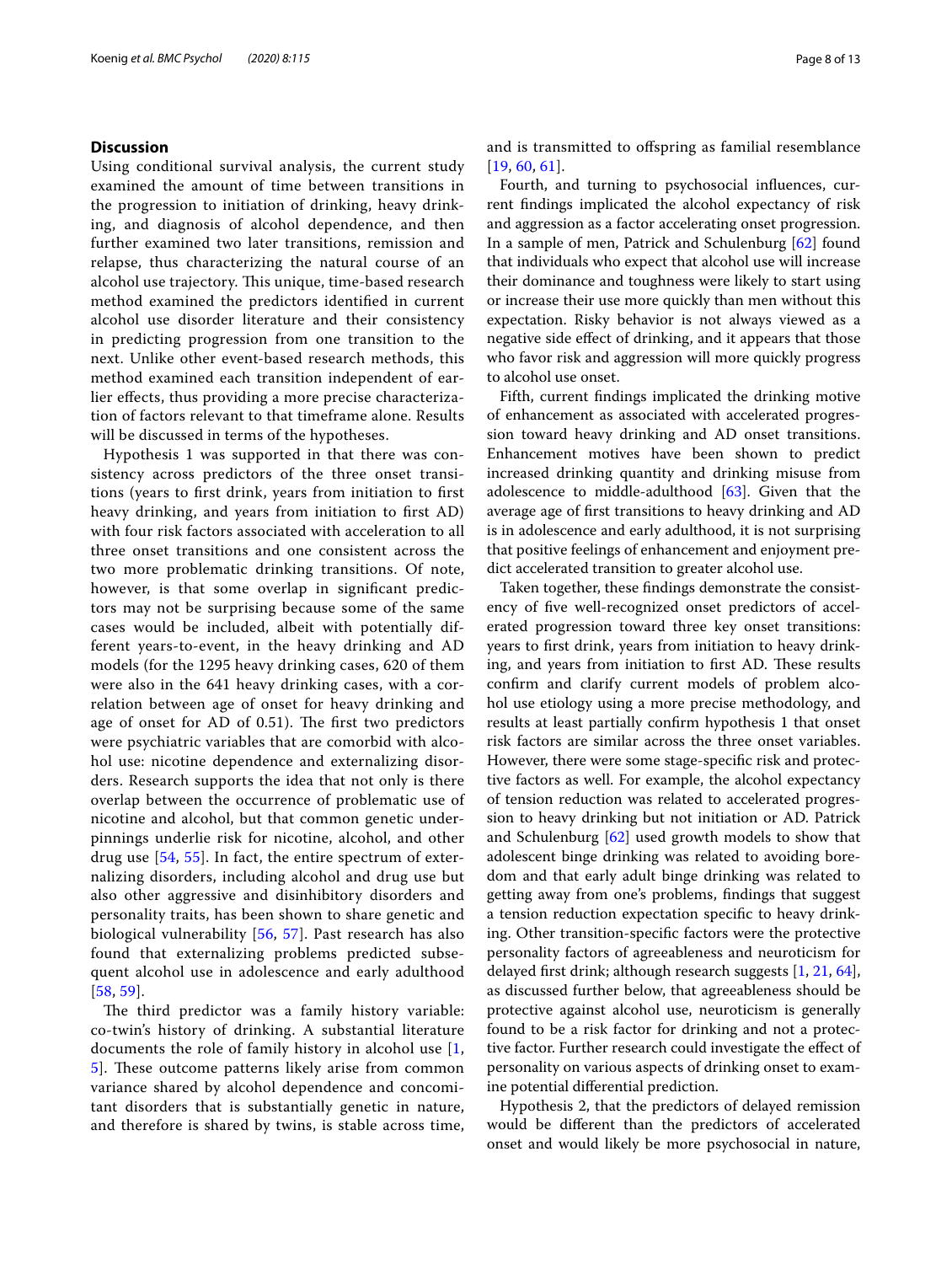was supported. Of the fve onset risk factors identifed above, only externalizing disorders and the drinking motive of enhancement afected remission from heavy drinking while none affected remission from AD. There were a few other risk factors that delayed remission that were not consistent onset risk factors: namely the personality trait of extraversion and the social and coping drinking motives.

Additionally, fve other variables were identifed as protective factors that were not signifcantly related to onset transitions. Thus, it was other aspects of our measured domains that had important connections to a quicker decrease in alcohol use. First, in terms of clinical variables, internalizing disorders speeded progress toward remission of heavy drinking. Internalizing disorders are well-substantiated risk factors that are central to the internalizing, negative affect pathway to alcohol use  $[4, 4]$  $[4, 4]$ [65\]](#page-12-1). Thus, it was surprising to find internalizing disorders associated with shortened remission. The currently observed efect may be masked in standard association studies because later milestones necessarily include infuences on earlier milestones which can swamp proximal efects. Given the precision of the current model, it appears that after one achieves a heavy drinking pattern, the sedating effect of alcohol may dissipate while leaving an increasing depressive efect that in turn prompts a desire for remission. Although reasonable, this is admittedly an unusual fnding. Some researchers have found links between depressive disorder and more excessive drinking trajectories as opposed to recovering drinkers [[3\]](#page-10-13), while others have found no systematic link between episodes of emotional dysregulation and episodes of alcohol problem use, as to whether the emotional regulation issues preceded, co-occurred, or followed the alcohol use [[66\]](#page-12-2) and no link between having (or not having) depression and anxiety disorders and remission from alcohol dependence  $[15]$ . The inconsistencies here deserve further study and investigation with respect to potential moderators or interaction efects in the internalizing alcohol use relationship.

The other four factors related to accelerated remission were psychosocial in nature. Beginning with personality, agreeableness was found to accelerate remission from heavy drinking and AD and conscientiousness was found to accelerate remission from heavy drinking. The general personality profle associated with alcohol dependence is low agreeableness, low conscientiousness (related to impulsivity and disinhibition), and high neuroticism  $[1, 1]$  $[1, 1]$ [21,](#page-11-5) [64](#page-12-0)], a pattern otherwise known as (reversed) stability  $[67]$  $[67]$  $[67]$ . The increased maturity seen in personality, based on these traits, seen in early adulthood corresponds to a decrease in general prevalence of alcohol problem use and it is suggested this maturation continues through later life [[68](#page-12-4)]. Current fndings for remission are consistent with this profle.

Remission from heavy drinking was also accelerated by the drinking motive of conformity. Remission generally occurs later in one's drinking career, whereas enhancement (enjoyment) motives may be most apparent at earlier ages and stages (as it was with onset of heavy drinking and AD in our sample), drinking motives change over time  $[50]$  $[50]$  $[50]$ . In the current sample, relapse occurred, on average, at age 37. It may be that, in midlife, greater maturity is associated with greater interpersonal responsiveness ("conformity") that may, in turn, encourage remission (as seen here). Similarly, concerning alcohol expectancies, the anticipation of cognitive and behavioral impairment was also found to be related to accelerated remission from heavy drinking. It may be that a good dose of "reality" is important for change, and awareness of the negative impact of excessive alcohol use on one's mental functioning and behavior may, in turn, accelerate remission  $[69]$  $[69]$  $[69]$ . The impact of these personality, motive, and expectancy variables on remission is noteworthy because psychosocial factors are much more amenable to treatment compared to clinical disorders. The current findings suggest that treatment may be enhanced by interventions that encourage development of prosocial behaviors including agreeableness, conscientious behavior, social support, and awareness of risks of alcohol impairment.

Hypothesis 3 turned to the predictors of relapse, with the hypothesis that the factors associated with relapse would be similar to those associated with onset and progression of heavy drinking and AD fnding little support. In the current data, after remission had been achieved, fndings implicated that few, if any, of the consistent risk factors for onset were also risks for the relapse transitions. Externalizing disorders and co-twin history were surprisingly not strongly predictive, being signifcant only at the  $p < .05$  level, although sample size (as discussed below) was problematic for relapse transitions and could have affected significance levels. The other consistent onset risk factors of cotwin nicotine dependence, risk and aggression expectancies, and enhancement motives were also not signifcant for relapse. Instead, there were four predictors for relapse transitions that were not consistent onset predictors.

One of these was the risk factor of social drinking movies for accelerated relapse of heavy drinking. It appears that social drinking motives are not what is needed when one is in remission from an alcohol use disorder. The social aspect of drinking is potentially central to the ongoing debate between those who argue that moderation of drinking is the best path to recovery and Alcoholics Anonymous (AA) that insists on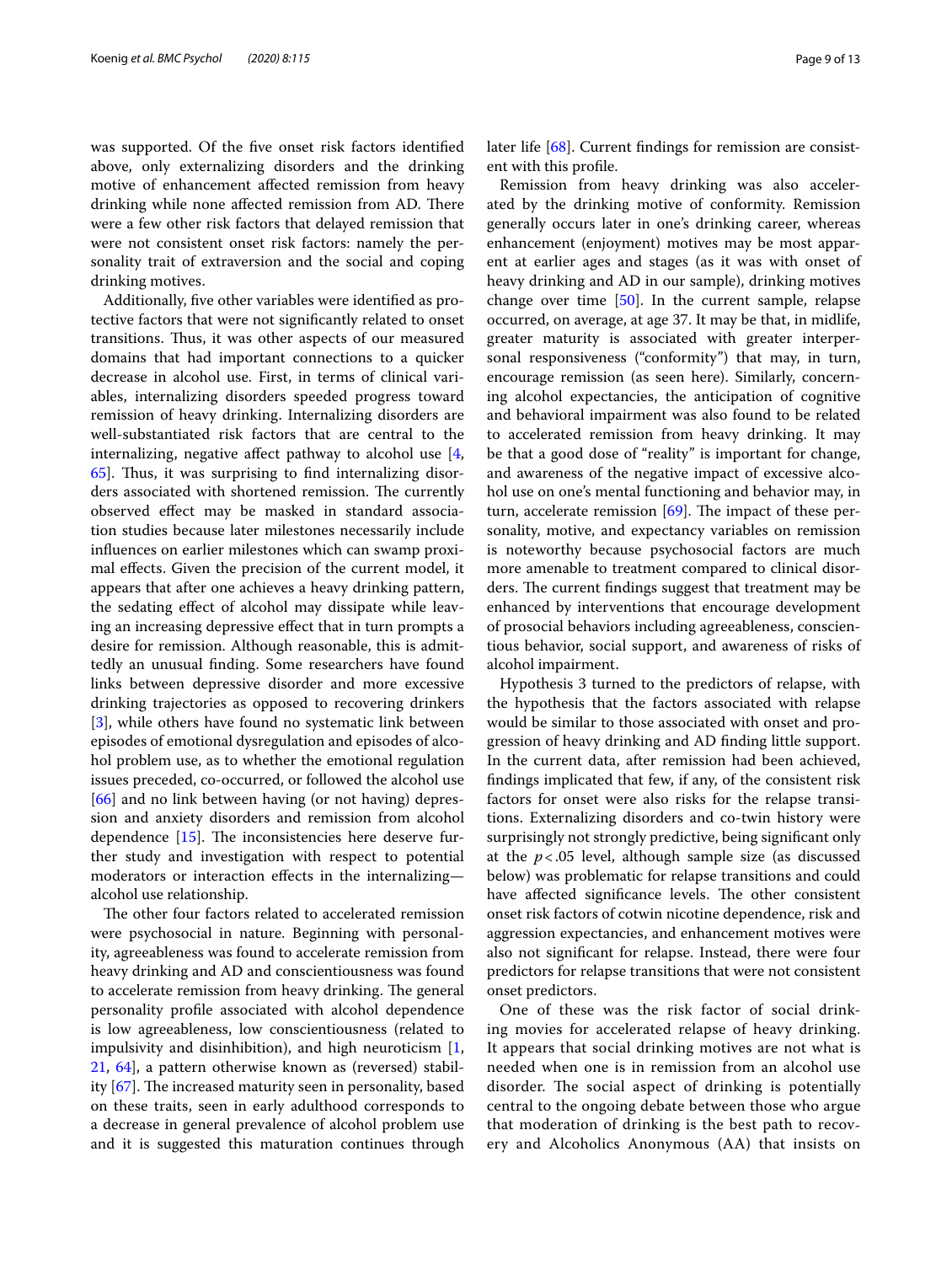complete abstention from alcohol use [\[70](#page-12-6)]. Social needs are a part of the human experience, but when a person's social circle uses drinking as a central activity, it can be difficult to remain abstinent. An essential part of the AA program is the required attendance at meetings with fellow sober and clean AA members who are in recovery  $[71]$  $[71]$ . Given that research has found involvement in AA and 12-step programs is a positive predictor of recovery trajectories [[2,](#page-10-14) [72\]](#page-12-8), the role of social structure and support in sustaining recovery is evident. Thus, the tendency toward social drinking may be problematic in this situation, and this efect is confrmed in these data.

The factor that was found to be significantly related to accelerated relapse to AD was the drinking motive of coping. The results related to the risk factor of coping were interesting, in that coping was a consistent risk factor for all AD transitions (a trigger for onset, a delay in remission, and a speeded relapse) though not a signifcant predictor for most heaving drinking transitions (except remission). This finding underscores the greater risk of "coping by drinking" for those who have met criteria for AD and who are probably later in their alcohol use career. Other research has also found that drinking to avoid problems was related to heavier drinking in later early adulthood (age  $22-30$ ) [[62\]](#page-11-44). The current data suggests a close relationship between alcohol dependence and alcohol coping.

For protective factors against relapse, the expectancy of liquid courage for heavy drinking and the motive of conformity for AD were fairly unique to these transitions. Of these, recall that a conformity motive was related to accelerated remission from heavy drinking. It may be that greater age and maturity increases interpersonal responsiveness ("conformity") that, in turn, encourages both remission (from heavy drinking) and the delay of relapse (back to AD).

In addition to the support found for hypotheses 1 and 2 and lack of support for hypothesis 3, another comparison in the current data could be interesting. Although we thought that more psychosocial variables would afect remission more than onset and relapse (part of hypothesis 2), which has some support, the data also suggested that there were more individual psychosocial predictors for frst drink and heavy drinking transitions than for AD transitions. It is possible that more individual or cultural motives and expectancies could drive drinking frequency and quantity while more physiological components of addiction (e.g., tolerance, withdrawal, craving) may be predictive for diagnosable drinking issues. The conclusion here is tentative, given the smaller sample size for the AD transitions, but may be of potential interest for further investigation.

This study was not without its limitations. The current sample included only men so it is unknown if the same variables would be associated with transitions in women: Research has suggested that late-life transitions of alcohol use may difer in timing for women compared to men [ $73$ ]. The sample was also a veteran sample, thus also limiting generalizability to the extent that veterans difer from the general population (e.g., higher rates of PTSD or other mental health issues)  $[74, 75]$  $[74, 75]$  $[74, 75]$  $[74, 75]$ . The retrospective nature of the drinking assessment is limited by memory issues of past drinking patterns and behaviors. However, as cited above, research studies have shown the LDH to be a reliable and valid way to derive drinking history. The retrospective design and VET Registry assessment timeline provided a lot of information across many variables of interest. A limitation of this assessment protocol, however, was that the predictor variables were not always assessed prior to the age of initiation, remission, or relapse. A time-varying approach to the predictors would be useful for future research, where the exact timing of events could be delineated for each individual to more clearly indicate prediction of a transition. Sample size was also an issue for the relapse variables, where many men had not (yet) experienced the transition. The number of men who had experienced relapse of AD was especially small ( $N=68$ ), and this could be one reason we find so few signifcant risk and protective factors for relapse of AD as compared to relapse of heavy drinking. Additionally, the limited data for the individual predictors from the self-report mailed questionnaire made comparisons across domains problematic. The use of a large number of predictor variables could also be an issue. Although the point of the analyses was to examine many potential risk and protective factors, it is possible that Type I errors occurred amongst the many signifcance values. Efect sizes were small, as noted previously, although efects for clinical risk variables were generally stronger than psychosocial variables. We focused on results that were consistent across transitions (when possible) and on efects signifcant at a more stringent probability level. Additionally, there are other potential risk and protective factors that were not examined in the current analyses, including marital stability and religious variables, but it was necessary to limit our range of inquiry.

Using time-based survival analyses to identify faster or slower progression to key developmental transitions in alcohol use, the current study examined domains of risk identifed in current alcohol problem use etiology literature. Results confrmed that known risk factors were associated with faster progression toward three key onset transitions and then extended examination to subsequent remission and then later relapse. Further research should continue the efort to identify the predictors that hasten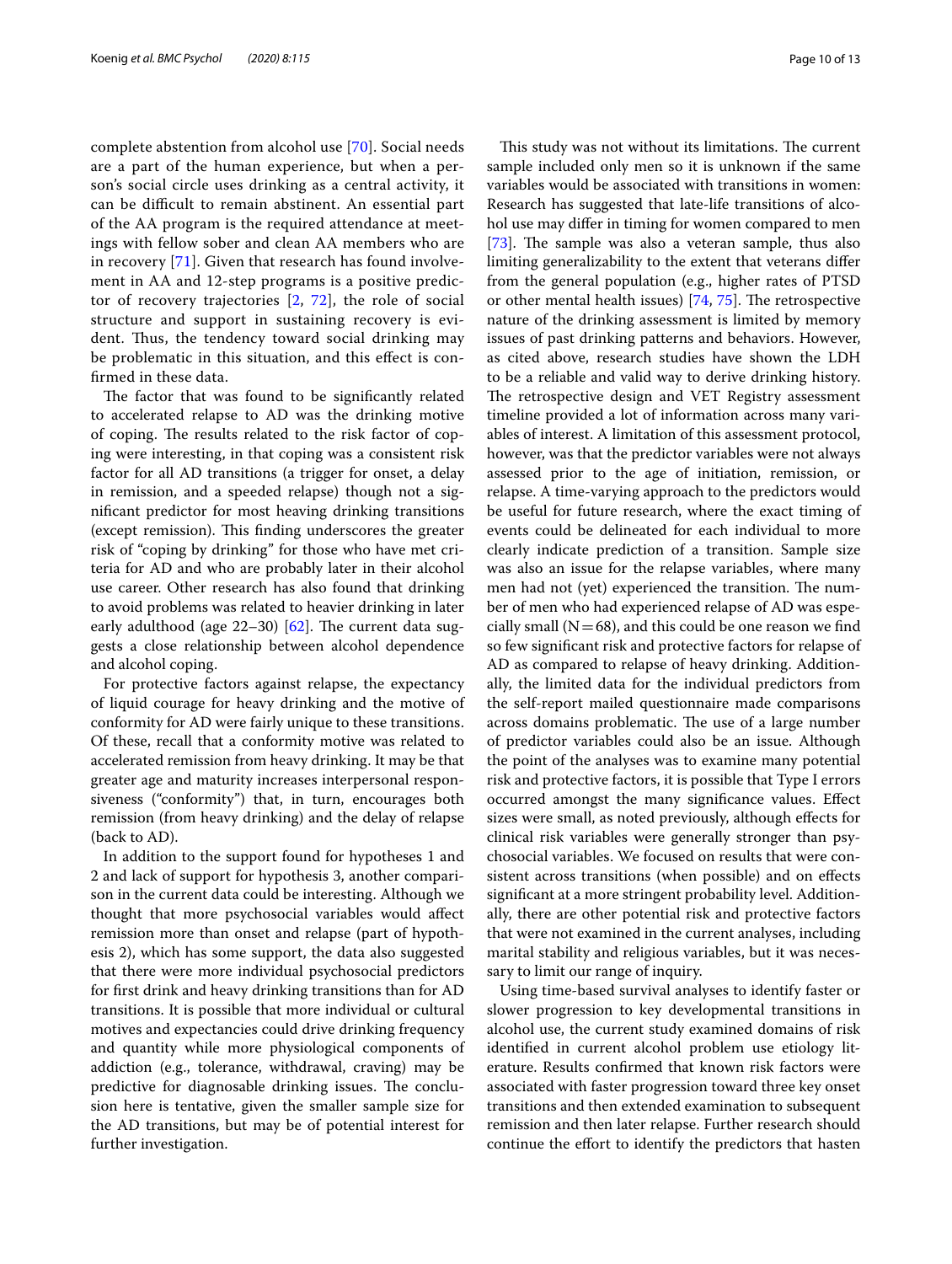or slow the progression of drinking throughout an alcohol use career. The study of remission and relapse may be particularly informative to clinicians and others involved in the treatment of substance disorders. Importantly, the role of psychosocial variables as predictors of remission and the delay of relapse may provide empirically-identifed avenues of treatment intervention that may inform developing treatment programs.

## **Supplementary information**

**Supplementary information** accompanies this paper at [https://doi.](https://doi.org/10.1186/s40359-020-00479-1) [org/10.1186/s40359-020-00479-1](https://doi.org/10.1186/s40359-020-00479-1).

<span id="page-10-11"></span>**Additional fle 1: Table S1**. Hazard ratios from survival analyses predicting rate of progression through stages of alcohol use, where predictors were entered in domain groups (e.g., the three psychiatric risk factors together in one model; the fve personality traits together in one model). Variables that were signifcant in these models were included in the models discussed in the manuscript and shown in Table [2](#page-6-0) in the paper.

#### **Abbreviations**

AA: Alcoholics Anonymous; AD: Alcohol dependence; AUD: Alcohol use disorders; ASPD: Antisocial personality disorder; COA: Children of Alcoholics study; DD: Drug dependence; DSM: Diagnostic and Statistical Manual; GAD: Generalized anxiety disorder; LDH: Lifetime Drinking History; MDD: Major depression disorder; N: Sample size; NIAAA: National Institute for Alcohol Abuse and Alcoholism; OR: Odds ratio/hazard ratio; PTSD: Posttraumatic stress disorder; QFI: Quantity-frequency index; SES: Socioeconomic status; TAP: Twins as Parents study; VET Registry: Vietnam Era Twin Registry.

#### **Acknowledgements**

Not applicable.

#### **Authors' contributions**

LK completed all data analyses. LK and JH co-wrote the manuscript; both have read and approved the fnal manuscript. TJ, prior to his death, created the design of the project and helped with data interpretation and theoretical understandings. All authors read and approved the fnal manuscript.

#### **Funding**

This research was supported by National Institute on Alcohol Abuse and Alcoholism Grant NIAAA R01 AA016383, R01 AA011667-05, and R03 AA13236. NIAAA collaborated with the VET Registry in the conduct of data collection through a third party data collection service and in the management of this study's new data together with archival data on these subjects that is maintained by the VET Registry. Other than approving the original submitted protocols, the funding agency did not contribute to the design or conduct of the study.

#### **Availability of data and materials**

The datasets generated and/or analyzed during the current study are not publicly available because the data are part of a larger registry and projects for which data analyses are still ongoing and do not solely belong to the authors of this paper.

#### **Ethics approval and consent to participate**

All APA ethical guidelines were followed in data collection and analysis, with approval granted by committees through the associated institutions including Stanford University and Washington University in St. Louis for the current data collections (COA and TAP, respectively) and Washington University in Seattle, WA, for the Vietnam Era Twin Registry data reserve from earlier studies. All IRB reviews approved the use of verbal consent procedures for current data collections based on the low impact of the study itself, the deidentifcation procedures of the VET Registry, and on fact that all participants had previously provided written consent when enrolling in the VET Registry. In some cases,

archival data had been previously collected under protocols that required written consent. In all cases, the data used in this study were deidentifed but coordinated across studies with unique VETR case identifcation numbers.

## **Consent for publication**

Not applicable.

#### **Competing interests**

The authors declare that they have no competing interests.

#### **Author details**

Winona State University, Winona, MN, USA. <sup>2</sup> Veterans Affairs Palo Alto Health Care System, 795 Willow Road, MC 151J, Menlo Park, CA 94025, USA.<sup>3</sup> Department of Social Sciences, Southwest Minnesota State University, 1501 State Street, Marshall, MN 56258, USA.

Received: 1 April 2020 Accepted: 22 October 2020 Published online: 03 November 2020

#### **References**

- <span id="page-10-0"></span>1. Chassin L, Flora DB, King KM. Trajectories of alcohol and drug use and dependence from adolescence to adulthood: the effects of familial alcoholism and personality. J Abnorm Psychol. 2004;113:483–98.
- <span id="page-10-14"></span>2. Cranford JA, Krentzman AR, Mowbray O, Robinson EAR. Trajectories of alcohol use over time among adults with alcohol dependence. Addict Behav. 2014;39:1006–11.
- <span id="page-10-13"></span>3. Fuehrlein BS, Kachadourian LK, DeVylder EK, Trevisan LA, Potenza MN, Krystal JH, et al. Trajectories of alcohol consumption in US military veterans: results from the national health and resilience in veterans study. Am J Addict. 2018;27:383–90.
- <span id="page-10-12"></span>4. Sher KJ, Grekin ER, Williams NA. The development of alcohol use disorders. Annu Rev Clin Psycho. 2005;1:493–523.
- <span id="page-10-10"></span>5. Wichers M, Gillespie NA, Kendler KS. Genetic and environmental predictors of latent trajectories of alcohol use from adolescence to adulthood: a male twin study. Alcohol Clin Exp Res. 2013;37:498–506.
- <span id="page-10-1"></span>6. Zucker RA. Alcohol use and the alcohol use disorders: a developmentalbiopsychosocial systems formulation covering the life course. In: Cicchetti D, Cohen DJ, editors. Developmental psychopathology, vol 3: risk, disorder, and adaptation. 2nd ed. Oxford: Wiley; 2006. p. 620–56.
- <span id="page-10-2"></span>7. Jacob T, Koenig LB, Howell DN, Wood PK, Haber JR. Drinking trajectories from adolescence to the ffties among alcohol-dependent men. J Stud Alcohol Drugs. 2009;70:859–69.
- <span id="page-10-3"></span>8. Jacob T, Blonigen DM, Hubel K, Wood PK, Haber JR. Drinking course through midlife based on diagnostic versus quantity-frequency indices. Alcohol Clin Exp Res. 2012;36:477–89.
- <span id="page-10-4"></span>9. Fitzgerald HE, Puttler LI, editors. (2018) Alcohol use disorders: a developmental science approach to etiology. New York: Oxford Univ Press; 2018.
- <span id="page-10-5"></span>10. National Institute on Alcohol Abuse and Alcoholism. Five year strategic plan, 2007–2011: alcohol across the lifespan. 2006. [https://pubs.niaaa.nih.](https://pubs.niaaa.nih.gov/publications/StrategicPlan/NIAAASTRATEGICPLAN.htm) [gov/publications/StrategicPlan/NIAAASTRATEGICPLAN.htm.](https://pubs.niaaa.nih.gov/publications/StrategicPlan/NIAAASTRATEGICPLAN.htm)
- <span id="page-10-6"></span>11. National Institute on Alcohol Abuse and Alcoholism Strategic Plan 2017–2021. [https://www.niaaa.nih.gov/sites/default/fles/StrategicP](https://www.niaaa.nih.gov/sites/default/files/StrategicPlan_NIAAA_optimized_2017-2020.pdf) [lan\\_NIAAA\\_optimized\\_2017-2020.pdf.](https://www.niaaa.nih.gov/sites/default/files/StrategicPlan_NIAAA_optimized_2017-2020.pdf)
- <span id="page-10-7"></span>12. McCutcheon VV, Grant JD, Heath AC, Bucholz KK, Sartor CE, Nelson EC, et al. Environmental infuences predominate in remission from alcohol use disorder in young adult twins. Psychol Med. 2012;42:2421–31.
- <span id="page-10-8"></span>13. Krentzman AR, Cranford JA, Robinson EAR. Long-term increases in purpose in life are associated with remission from alcohol dependence. Alcohol Treat Q. 2015;33:252–69.
- 14. Moos RH, Brennan PL, Schutte KK, Moos BS. Older adults' health and late-life drinking patterns: a 20-year perspective. Aging Ment Health. 2010;14:33–43.
- <span id="page-10-9"></span>15. Lopez-Quintero C, Hasin DS, Perez de los Cobos J, Pines A, Wang S, Grant BF, Blanco C. Probability and predictors of remission from life-time nicotine, alcohol, cannabis or cocaine dependence: results from the National Epidemiological Survey on Alcohol and Related Conditions. Addition. 2010;106:657–69.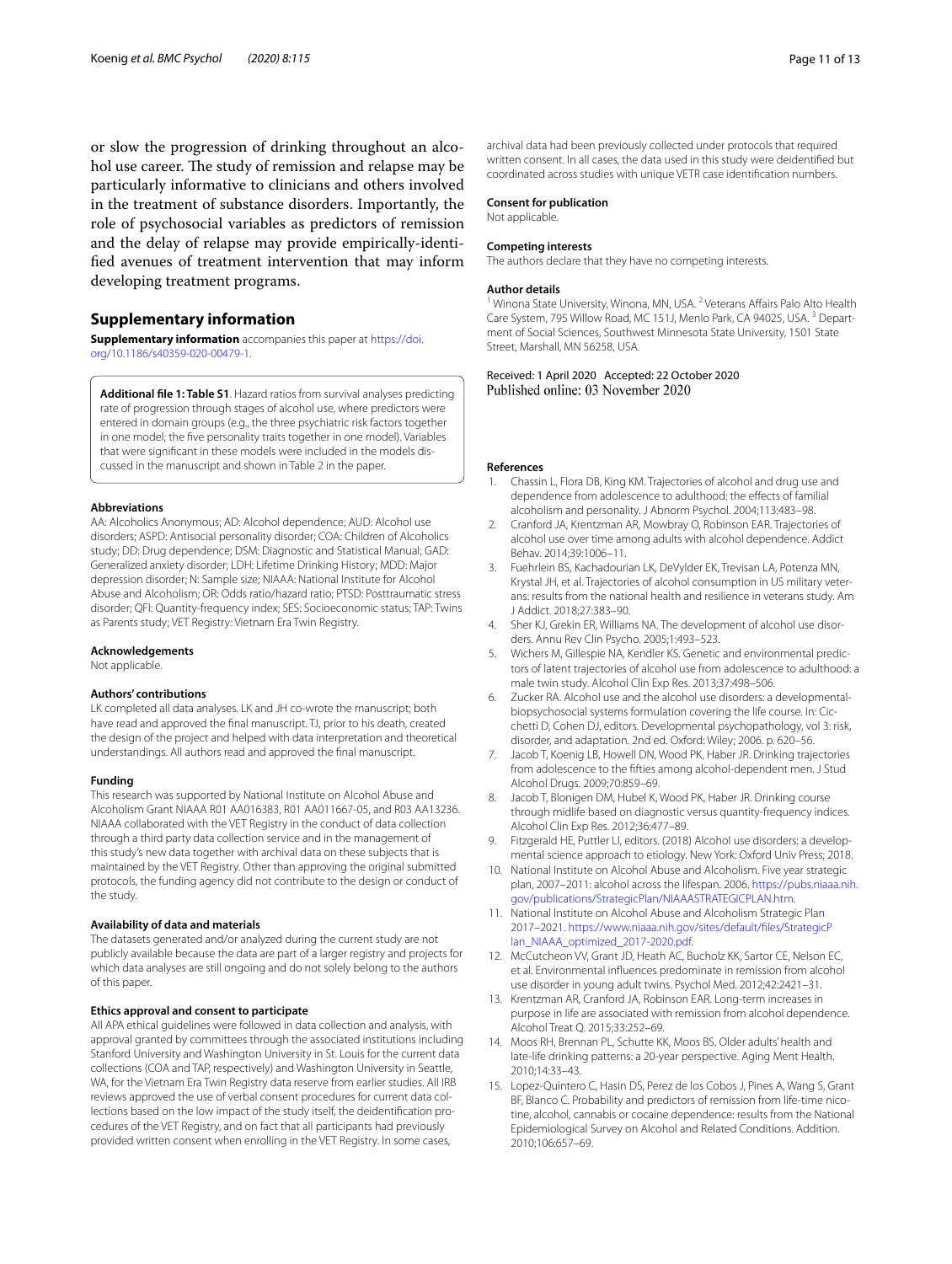- <span id="page-11-0"></span>16. Vaillant GE. A 60-year follow-up of alcoholic men. Addiction. 2003;98:1043–51.
- <span id="page-11-1"></span>17. Tuithof M, ten Have M, van den Brink W, Vollebergh W, de Graaf R. Alcohol consumption and symptoms as predictors for relapse of DSM-5 alcohol use disorder. Drug Alcohol Depen. 2014;140:85–91.
- <span id="page-11-2"></span>18. Schutte K, Nichols K, Brennan P, Moos R. A ten-year follow-up of older former problem drinkers: risk of relapse and implications of successfully sustained remission. J Stud Alcohol Drugs. 2003;64:367–74.
- <span id="page-11-3"></span>19. McGue M, Iacono WG, Legrand LN, Elkins I. Origins and consequences of age at frst drink. II. Familial risk and heritability. Alcohol Clin Exp Res. 2001;25:1166–73.
- <span id="page-11-4"></span>20. Poulton R, Caspi A, Milne BJ, Thompson WM, Taylor A, Sears MR, Moffitt TEL. Association between children's experience of socioeconomic disadvantage and adult health: a life-course study. Lancet. 2002;360:1640–6.
- <span id="page-11-5"></span>21. Kotov R, Gamez W, Schmidt F, Watson D. Linking "big" personality traits to anxiety, depressive, and substance use disorders: a meta-analysis. Psychol Bull. 2010;136:768–821.
- <span id="page-11-6"></span>22. Willinger U, Lenzinger E, Hornik K, Fischer G, Schönbeck G, Aschauer HN, Meszaros K. Anxiety as a predictor of relapse in detoxifed alcoholdependent patients. Alcohol Alcohol. 2002;37:609–12.
- <span id="page-11-7"></span>23. Walter M, Gerhard U, Duersteler-MacFarland KM, Weihers HG, Boening J, Wiesbeck GA. Social factors but not stress-coping styles predict relapse in detoxifed alcoholics. Neuropschobiology. 2006;54:100–6.
- <span id="page-11-8"></span>24. Vergés A, Jackson KM, Bucholz KK, Grant JD, Trull TJ, Wood PK, Sher KJ. Deconstructing the age-prevalence curve of alcohol dependence: why "maturing out" is only a small piece of the puzzle. J Abnorm Psychol. 2012;121:511–23.
- <span id="page-11-9"></span>25. Brennan PL, Nichols KA, Moos RH. Long-term use of VA mental health services by older patients with substance use disorders. Psychiatr Serv. 2002;53:836–41.
- <span id="page-11-10"></span>26. Suter M, Strik W, Moggi F. Depressive symptoms as a predictor of alcohol relapse after residential treatment programs for alcohol use disorder. J Subst Abuse Treat. 2011;41:225–32.
- <span id="page-11-11"></span>27. Haber JR, Grant JD, Jacob TJ, Koenig LB, Heath A. Alcohol milestones, risk factors, and religion/spirituality in young adult women. J Stud Alcohol Drugs. 2012;73:34–43.
- 28. Koenig HG, McCullough ME, Larson DB. Handbook of religion and health. New York: Oxford University Press; 2001.
- <span id="page-11-12"></span>29. Sartor CE, Lynskey MT, Heath AC, Jacob T, True W. The role of childhood risk factors in initiation of alcohol use and progression to alcohol dependence. Addiction. 2007;102:216–25.
- <span id="page-11-13"></span>30. Haber JR, Grant JD, Sartor CE, Koenig LB, Heath A, Jacob T. Religion/ spirituality, risk, and the development of alcohol dependence in female twins. Psychol Addict Behav. 2013;27:562–72.
- <span id="page-11-14"></span>31. Eisen S, True W, Goldberg J, Henderson W, Robinette C. The Vietnam Era Twin (VET) registry: method of construction. Acta Genet Med Gemellol Twin Res. 1987;36:61–6.
- 32. Goldberg J, True W, Eisen S, Henderson W, Robinette C. The Vietnam era twin (VET) registry: ascertainment bias. Acta Genet Med Gemellol Twin Res. 1987;36:67–78.
- <span id="page-11-16"></span>33. Henderson WG, Eisen S, Goldberg J, True WR, Barnes JE, Vitek ME. The Vietnam Era Twin Registry: a resource for medical research. Public Health Rep. 1990;105:368–73.
- <span id="page-11-15"></span>34. Tsuang MT, Lyons MJ, Eisen SA, Goldberg J, True W, Lin N, Meyer JM, Toomey R, Faraone SV, Eaves L. Genetic infuences on DSM-III-R drug abuse and dependence: a study of 3,372 twin pairs. Am J Med Genet. 1996;67:473–7.
- <span id="page-11-17"></span>35. Jacob T, Waterman B, Heath A, True W, Bucholz KK, Haber R, Scherrer J, Fu Q. Genetic and environmental effects on offspring alcoholism: new insights using an ofspring twins design. Arch Gen Psychiatry. 2003;60:1265–72.
- <span id="page-11-18"></span>36. Duncan AE, Sartor CE, Scherrer JF, Grant JD, Heath AC, Nelson EC, Jacob T, Bucholz KK. The association between cannabis abuse and dependence and childhood physical and sexual abuse: evidence from an ofspring of twins design. Addiction. 2008;103:990–7.
- <span id="page-11-19"></span>37. Scherrer JF, Grant JD, Duncan AE, Pan H, Waterman B, Jacob T, Haber JR, True WR, Heath AC, Bucholz KK. Measured environmental contributions to cannabis abuse/dependence in an offspring of twins design. Addict Behav. 2008;33:1255–66.
- <span id="page-11-20"></span>38. American Psychiatric Association. Diagnostic and statistical manual of mental disorders (DSM-III-R). Washington, DC: APA; 1987.
- <span id="page-11-21"></span>39. Skinner HA, Sheu WJ. Reliability of alcohol use indices: the lifetime drinking history and MAST. J Stud Alcohol. 1982;43:1157–70.
- <span id="page-11-22"></span>40. Jacob T. Modifed lifetime drinking history. Unpublished measure. Palo Alto: VA Palo Alto Health Care System; 1998.
- <span id="page-11-23"></span>41. American Psychiatric Association. Diagnostic and statistical manual of mental disorders (DSM-IV). Washington, DC: APA; 1994.
- <span id="page-11-24"></span>42. National Institute on Alcohol Abuse and Alcoholism. Rethinking drinking: Alcohol and your health. (nd) [https://www.rethinkingdrinking.niaaa.nih.](https://www.rethinkingdrinking.niaaa.nih.gov/How-much-is-too-much/Is-your-drinking-pattern-risky/Whats-At-Risk-Or-Heavy-Drinking.aspx) [gov/How-much-is-too-much/Is-your-drinking-pattern-risky/Whats-At-](https://www.rethinkingdrinking.niaaa.nih.gov/How-much-is-too-much/Is-your-drinking-pattern-risky/Whats-At-Risk-Or-Heavy-Drinking.aspx)[Risk-Or-Heavy-Drinking.aspx.](https://www.rethinkingdrinking.niaaa.nih.gov/How-much-is-too-much/Is-your-drinking-pattern-risky/Whats-At-Risk-Or-Heavy-Drinking.aspx)
- <span id="page-11-25"></span>43. Jacob T, Seilhamer RA, Bargiel K, Howell DN. Reliability of lifetime drinking history among alcohol dependent men. Psychol Addict Behav. 2006;20:333–7.
- <span id="page-11-26"></span>44. Koenig LB, Jacob TJ, Haber JR. Validity of the lifetime drinking history: a comparison of retrospective and prospective quantity-frequency measures. J Stud Alcohol Drugs. 2009;70:296–303.
- <span id="page-11-27"></span>45. Krueger RF. The structure of common mental disorders. Arch Gen Psychiatry. 1999;56(10):921–6.
- <span id="page-11-28"></span>46. Krueger RF, Markon KE, Patrick CJ, Iacono WG. Externalizing psychopathology in adulthood: a dimensional-spectrum conceptualization and its implications for DSM-V. J Abnorm Psychol. 2005;114:537–50.
- <span id="page-11-29"></span>47. Costa PT Jr, McCrae RR. Revised NEO personality inventory (NEO-PI–R) and the NEO fve-factor inventory (NEO-FFI) professional manual. Odessa: Psychological Assessment Resources; 1992.
- <span id="page-11-30"></span>48. McCrae RR, John OP. An introduction to the fve-factor model and its applications. J Personal. 1992;60:175–215.
- <span id="page-11-31"></span>49. Fromme K, Stroot EA, Kaplan D. Comprehensive effects of alcohol: development and psychometric assessment of a new expectancy questionnaire. Psychol Assess. 1993;5:19–26.
- <span id="page-11-32"></span>50. Cooper ML. Motivations for alcohol use among adolescents: development and validation of a four-factor model. Psychol Assess. 1994;6:117–28.
- <span id="page-11-33"></span>51. SAS Institute Inc. SAS Statistical Software. Version 9. Cary: SAS Institute Inc; 2006.
- <span id="page-11-34"></span>52. Allison PD. Survival analysis using SAS: a practical guide. Cary: SAS Institute; 1995.
- <span id="page-11-35"></span>53. Kleinbaum DG, Klein M. Survival analysis: a self-learning text. 2nd ed. New York: Springer; 2005.
- <span id="page-11-36"></span>54. Kendler KS, Myers J, Prescott CA. Specifcity of genetic and environmental risk factors for symptoms of cannabis, cocaine, alcohol, cafeine, and nicotine dependence. Arch Gen Psychiatry. 2007;64:1313–20.
- <span id="page-11-37"></span>55. Richmond-Rakerd LS, Slutske WS, Lynskey MT, Agrawal A, Madden PF, Bucholz KK, Heath AC, Statham DJ, Martin NG. Age at frst use and later substance use disorder: shared genetic and environmental pathways for nicotine, alcohol, and cannabis. J Abnorm Psychol. 2016;125:946–59.
- <span id="page-11-38"></span>56. Iacono WG, Malone SM, McGue M. Behavioral disinhibition and the development of early-onset addiction: common and specifc infuences. Ann Rev Clin Psychol. 2008;4:325–48.
- <span id="page-11-39"></span>57. Sadeh N, Spielberg JM, Logue MW, Hayes JP, Wolf EJ, McGlinchey RE, Milberg WP, Schichman SA, Stone A, Miller MW. Linking genes, circuits, and behavior: network connectivity as a novel endophenotype of externalizing. Psychol Med. 2018.<https://doi.org/10.1017/S0033291718002672>.
- <span id="page-11-40"></span>58. Edwards AC, Gardner CO, Hickman M, Kendler KS. A prospective longitudinal model predicting early adult alcohol problems: evidence for a robust externalizing pathway. Psychol Med. 2006;46:957–68.
- <span id="page-11-41"></span>59. Farmer RF, Gau JM, Seeley JR, Kosty DB, Sher KJ, Lewinsohn PM. Internalizing and externalizing disorders as predictors of alcohol use disorder onset during three developmental periods. Drug Alcohol Depend. 2016;164:38–46.
- <span id="page-11-42"></span>60. Kendler KS, Prescott CA. Genes, environment, and psychopathology: understanding the causes of psychiatric and substance use disorders. New York: Guilford Press; 2006.
- <span id="page-11-43"></span>61. Verhulst B, Neale MC, Kendler KS. The heritability of alcohol use disorders: a meta-analysis of twin and adoption studies. Psychol Med. 2015;45:1061–72.
- <span id="page-11-44"></span>62. Patrick ME, Schulenburg JE. How trajectories of reasons for alcohol use related to trajectories of binge drinking: national panel data spanning late adolescence to early adulthood. Dev Psychol. 2011;47:311–7.
- <span id="page-11-45"></span>63. Patrick ME, Wray-Lake L, Finlay AK, Maggs JL. The long arm of expectancies: adolescent alcohol expectancies predict adult alcohol use. Alcohol Alcohol. 2010;45:17–24.